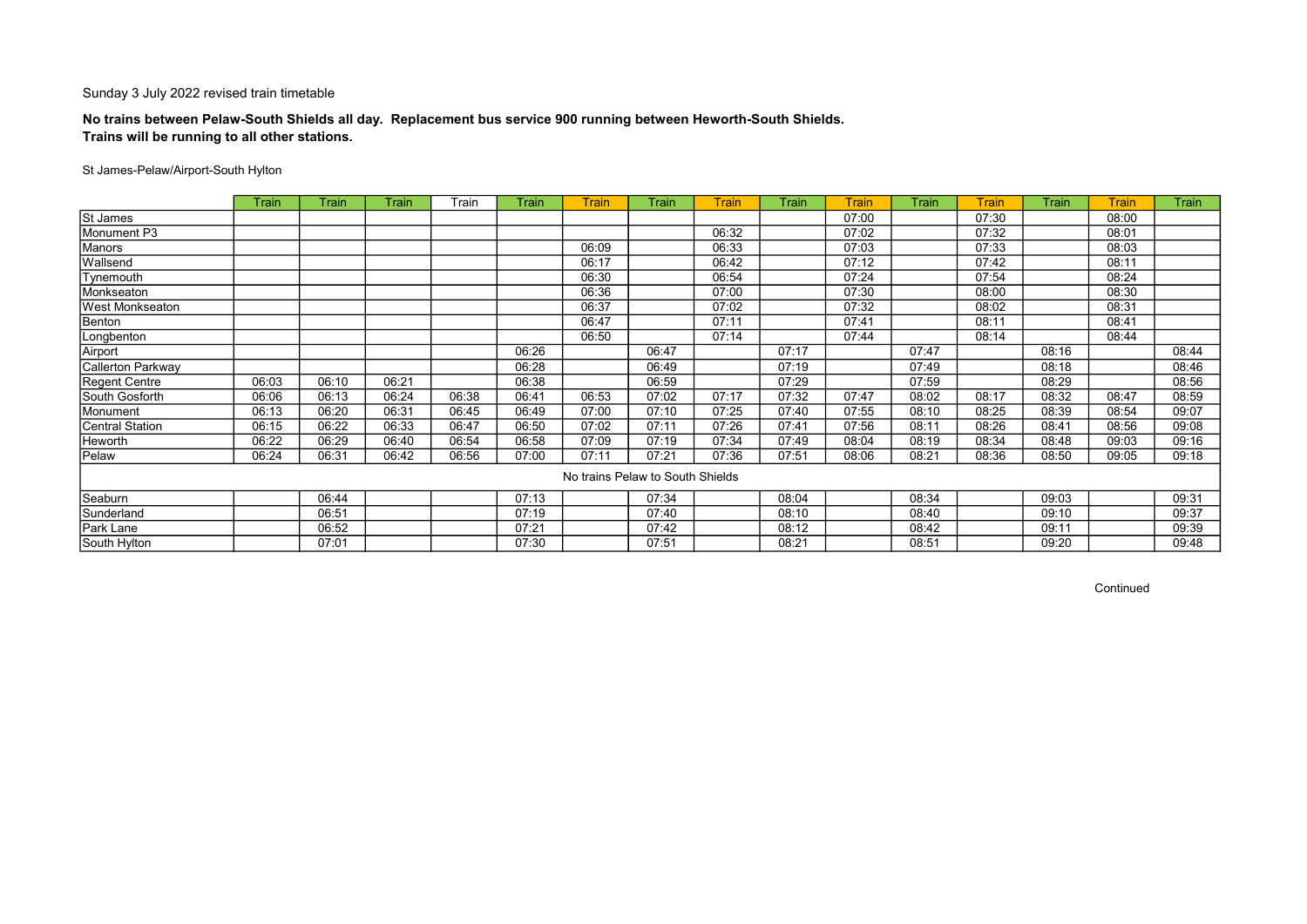## No trains between Pelaw-South Shields all day. Replacement bus service 900 running between Heworth-South Shields. Trains will be running to all other stations.

|                        | <b>Train</b> | <b>Train</b> | Train | Train | Train | <b>Train</b>                     | Train | Train | Train | Train | Train | Train | Train | Train | Train |
|------------------------|--------------|--------------|-------|-------|-------|----------------------------------|-------|-------|-------|-------|-------|-------|-------|-------|-------|
| St James               |              | 08:30        |       |       |       | 09:00                            |       |       |       | 09:30 |       |       |       | 10:00 |       |
| Monument P3            |              | 08:31        |       |       |       | 09:01                            |       |       |       | 09:31 |       |       |       | 10:01 |       |
| Manors                 |              | 08:33        |       |       |       | 09:03                            |       |       |       | 09:33 |       |       |       | 10:03 |       |
| Wallsend               |              | 08:41        |       |       |       | 09:11                            |       |       |       | 09:41 |       |       |       | 10:11 |       |
| Tynemouth              |              | 08:54        |       |       |       | 09:24                            |       |       |       | 09:54 |       |       |       | 10:24 |       |
| Monkseaton             |              | 09:00        |       |       |       | 09:30                            |       |       |       | 10:00 |       |       |       | 10:30 |       |
| <b>West Monkseaton</b> |              | 09:01        |       |       |       | 09:31                            |       |       |       | 10:01 |       |       |       | 10:31 |       |
| Benton                 |              | 09:11        |       |       |       | 09:41                            |       |       |       | 10:11 |       |       |       | 10:41 |       |
| Longbenton             |              | 09:14        |       |       |       | 09:44                            |       |       |       | 10:14 |       |       |       | 10:44 |       |
| Airport                |              |              | 09:09 |       | 09:24 |                                  | 09:39 |       | 09:54 |       | 10:09 |       | 10:24 |       | 10:39 |
| Callerton Parkway      |              |              | 09:11 |       | 09:26 |                                  | 09:41 |       | 09:56 |       | 10:11 |       | 10:26 |       | 10:41 |
| <b>Regent Centre</b>   | 09:09        |              | 09:21 |       | 09:36 |                                  | 09:51 |       | 10:06 |       | 10:21 |       | 10:36 |       | 10:51 |
| South Gosforth         | 09:11        | 09:17        | 09:24 | 09:32 | 09:39 | 09:47                            | 09:54 | 10:02 | 10:09 | 10:17 | 10:24 | 10:32 | 10:39 | 10:47 | 10:54 |
| Monument               | 09:19        | 09:24        | 09:32 | 09:39 | 09:47 | 09:54                            | 10:02 | 10:09 | 10:17 | 10:24 | 10:32 | 10:39 | 10:47 | 10:54 | 11:02 |
| <b>Central Station</b> | 09:20        | 09:26        | 09:33 | 09:41 | 09:48 | 09:56                            | 10:03 | 10:11 | 10:18 | 10:26 | 10:33 | 10:41 | 10:48 | 10:56 | 11:03 |
| Heworth                | 09:28        | 09:33        | 09:41 | 09:48 | 09:56 | 10:03                            | 10:11 | 10:18 | 10:26 | 10:33 | 10:41 | 10:48 | 10:56 | 11:03 | 11:11 |
| Pelaw                  | 09:30        | 09:35        | 09:43 | 09:50 | 09:58 | 10:05                            | 10:13 | 10:20 | 10:28 | 10:35 | 10:43 | 10:50 | 10:58 | 11:05 | 11:13 |
|                        |              |              |       |       |       | No trains Pelaw to South Shields |       |       |       |       |       |       |       |       |       |
| Seaburn                | 09:43        |              | 09:56 |       | 10:11 |                                  | 10:26 |       | 10:41 |       | 10:56 |       | 11:11 |       | 11:26 |
| Sunderland             | 09:49        |              | 10:02 |       | 10:17 |                                  | 10:32 |       | 10:47 |       | 11:02 |       | 11:17 |       | 11:32 |
| Park Lane              | 09:51        |              | 10:04 |       | 10:19 |                                  | 10:34 |       | 10:49 |       | 11:04 |       | 11:19 |       | 11:34 |
| South Hylton           | 10:00        |              | 10:13 |       | 10:28 |                                  | 10:43 |       | 10:58 |       | 11:13 |       | 11:28 |       | 11:43 |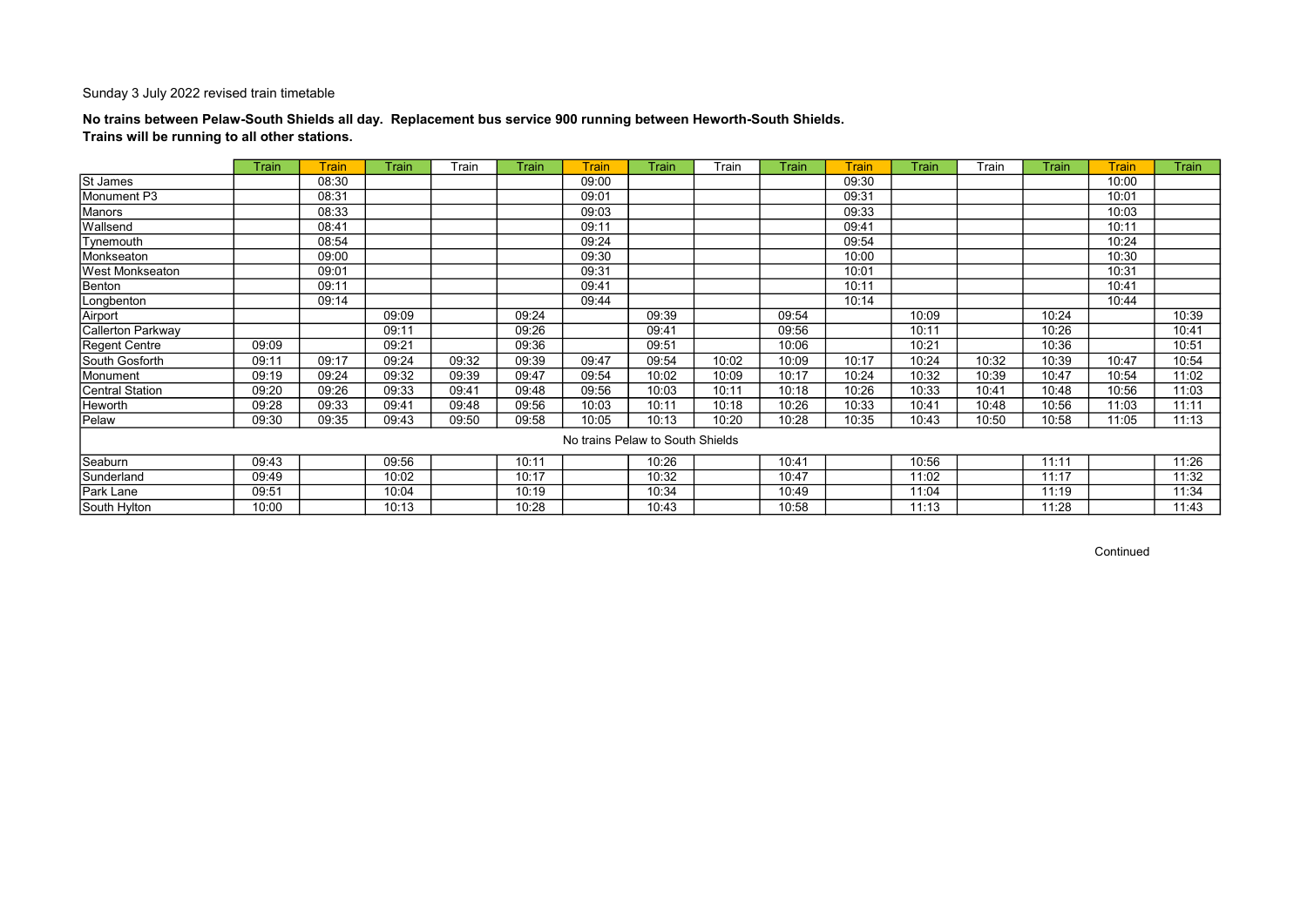## No trains between Pelaw-South Shields all day. Replacement bus service 900 running between Heworth-South Shields. Trains will be running to all other stations.

|                        | <b>Train</b> | Train | <b>Train</b> | Train | <b>Train</b> | Train                            | <b>Train</b> | Train | <b>Train</b> | Train | <b>Train</b> | Train | <b>Train</b> | <b>Train</b> | <b>Train</b> |
|------------------------|--------------|-------|--------------|-------|--------------|----------------------------------|--------------|-------|--------------|-------|--------------|-------|--------------|--------------|--------------|
| <b>St James</b>        | 10:15        |       | 10:30        |       | 10:45        |                                  | 11:00        |       | 11:15        |       | 11:30        |       | 11:45        |              | 12:00        |
| Monument P3            | 10:16        |       | 10:31        |       | 10:46        |                                  | 11:01        |       | 11:16        |       | 11:31        |       | 11:46        |              | 12:01        |
| Manors                 | 10:18        |       | 10:33        |       | 10:48        |                                  | 11:03        |       | 11:18        |       | 11:33        |       | 11:48        |              | 12:03        |
| Wallsend               | 10:26        |       | 10:41        |       | 10:56        |                                  | 11:11        |       | 11:26        |       | 11:41        |       | 11:56        |              | 12:11        |
| Tynemouth              | 10:39        |       | 10:54        |       | 11:09        |                                  | 11:24        |       | 11:39        |       | 11:54        |       | 12:09        |              | 12:24        |
| Monkseaton             | 10:45        |       | 11:00        |       | 11:15        |                                  | 11:30        |       | 11:45        |       | 12:00        |       | 12:15        |              | 12:30        |
| <b>West Monkseaton</b> | 10:46        |       | 11:01        |       | 11:16        |                                  | 11:31        |       | 11:46        |       | 12:01        |       | 12:16        |              | 12:31        |
| Benton                 | 10:56        |       | 11:11        |       | 11:26        |                                  | 11:41        |       | 11:56        |       | 12:11        |       | 12:26        |              | 12:41        |
| Longbenton             | 10:59        |       | 11:14        |       | 11:29        |                                  | 11:44        |       | 11:59        |       | 12:14        |       | 12:29        |              | 12:44        |
| Airport                |              | 10:54 |              | 11:09 |              | 11:24                            |              | 11:39 |              | 11:54 |              | 12:09 |              | 12:24        |              |
| Callerton Parkway      |              | 10:56 |              | 11:11 |              | 11:26                            |              | 11:41 |              | 11:56 |              | 12:11 |              | 12:26        |              |
| Regent Centre          |              | 11:06 |              | 11:21 |              | 11:36                            |              | 11:51 |              | 12:06 |              | 12:21 |              | 12:36        |              |
| South Gosforth         | 11:02        | 11:09 | 11:17        | 11:24 | 11:32        | 11:39                            | 11:47        | 11:54 | 12:02        | 12:09 | 12:17        | 12:24 | 12:32        | 12:39        | 12:47        |
| Monument               | 11:09        | 11:17 | 11:24        | 11:32 | 11:39        | 11:47                            | 11:54        | 12:02 | 12:09        | 12:17 | 12:24        | 12:32 | 12:39        | 12:47        | 12:54        |
| <b>Central Station</b> | 11:11        | 11:18 | 11:26        | 11:33 | 11:41        | 11:48                            | 11:56        | 12:03 | 12:11        | 12:18 | 12:26        | 12:33 | 12:41        | 12:48        | 12:56        |
| Heworth                | 11:18        | 11:26 | 11:33        | 11:41 | 11:48        | 11:56                            | 12:03        | 12:11 | 12:18        | 12:26 | 12:33        | 12:41 | 12:48        | 12:56        | 13:03        |
| Pelaw                  | 11:20        | 11:28 | 11:35        | 11:43 | 11:50        | 11:58                            | 12:05        | 12:13 | 12:20        | 12:28 | 12:35        | 12:43 | 12:50        | 12:58        | 13:05        |
|                        |              |       |              |       |              | No trains Pelaw to South Shields |              |       |              |       |              |       |              |              |              |
| Seaburn                |              | 11:41 |              | 11:56 |              | 12:11                            |              | 12:26 |              | 12:41 |              | 12:56 |              | 13:11        |              |
| Sunderland             |              | 11:47 |              | 12:02 |              | 12:17                            |              | 12:32 |              | 12:47 |              | 13:02 |              | 13:17        |              |
| Park Lane              |              | 11:49 |              | 12:04 |              | 12:19                            |              | 12:34 |              | 12:49 |              | 13:04 |              | 13:19        |              |
| South Hylton           |              | 11:58 |              | 12:13 |              | 12:28                            |              | 12:43 |              | 12:58 |              | 13:13 |              | 13:28        |              |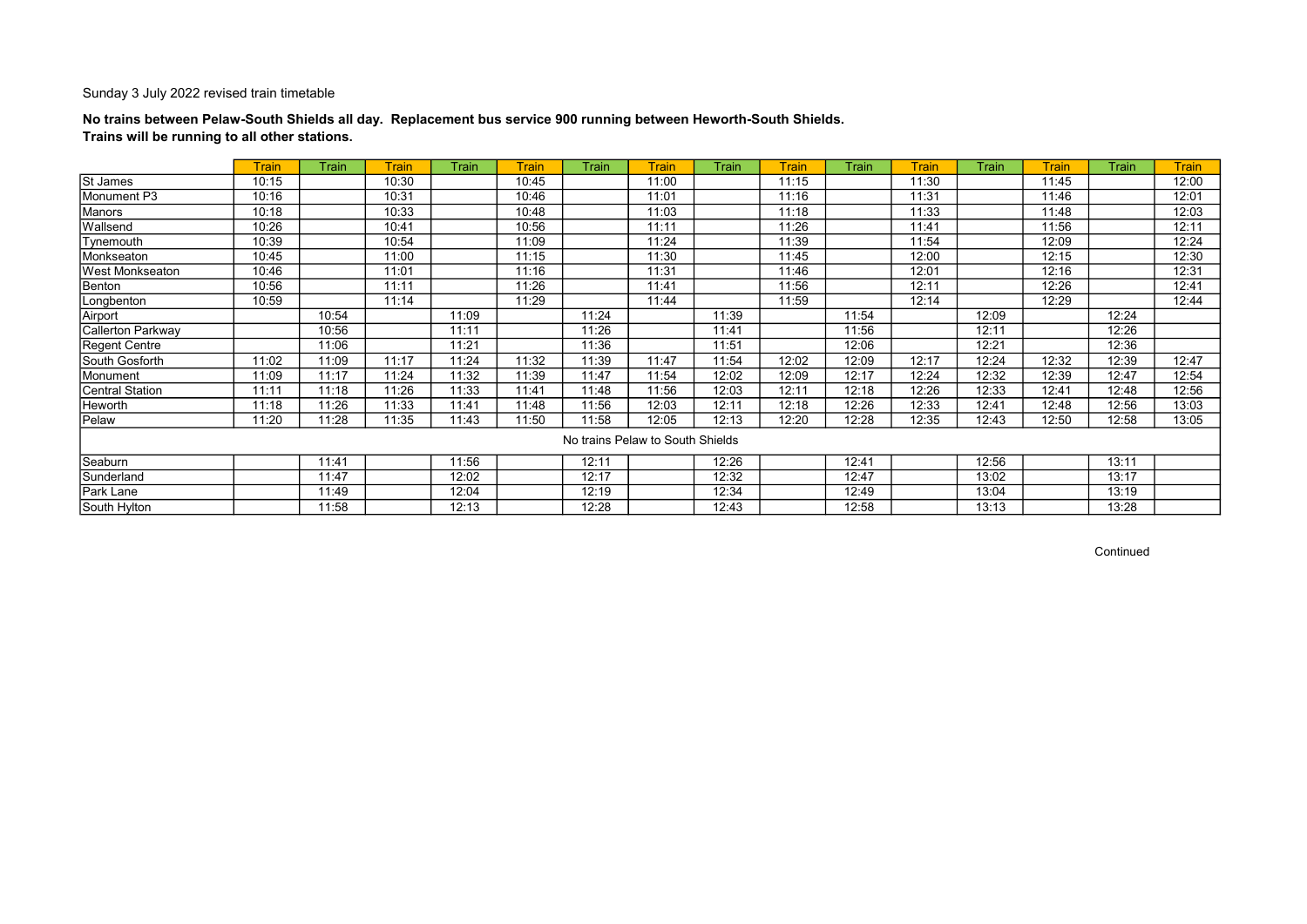## No trains between Pelaw-South Shields all day. Replacement bus service 900 running between Heworth-South Shields. Trains will be running to all other stations.

|                        | Train | Train | <b>Train</b> | <b>Train</b> | <b>Train</b> | <b>Train</b>                     | <b>Train</b> | Train | Train | <b>Train</b> | Train | <b>Train</b> | <b>Train</b> | <b>Train</b> | <b>Train</b> |
|------------------------|-------|-------|--------------|--------------|--------------|----------------------------------|--------------|-------|-------|--------------|-------|--------------|--------------|--------------|--------------|
| St James               |       | 12:15 |              | 12:30        |              | 12:45                            |              | 13:00 |       | 13:15        |       | 13:30        |              | 13:45        |              |
| Monument P3            |       | 12:16 |              | 12:31        |              | 12:46                            |              | 13:01 |       | 13:16        |       | 13:31        |              | 13:46        |              |
| Manors                 |       | 12:18 |              | 12:33        |              | 12:48                            |              | 13:03 |       | 13:18        |       | 13:33        |              | 13:48        |              |
| Wallsend               |       | 12:26 |              | 12:41        |              | 12:56                            |              | 13:11 |       | 13:26        |       | 13:41        |              | 13:56        |              |
| Tynemouth              |       | 12:39 |              | 12:54        |              | 13:09                            |              | 13:24 |       | 13:39        |       | 13:54        |              | 14:09        |              |
| Monkseaton             |       | 12:45 |              | 13:00        |              | 13:15                            |              | 13:30 |       | 13:45        |       | 14:00        |              | 14:15        |              |
| West Monkseaton        |       | 12:46 |              | 13:01        |              | 13:16                            |              | 13:31 |       | 13:46        |       | 14:01        |              | 14:16        |              |
| Benton                 |       | 12:56 |              | 13:11        |              | 13:26                            |              | 13:41 |       | 13:56        |       | 14:11        |              | 14:26        |              |
| Longbenton             |       | 12:59 |              | 13:14        |              | 13:29                            |              | 13:44 |       | 13:59        |       | 14:14        |              | 14:29        |              |
| Airport                | 12:39 |       | 12:54        |              | 13:09        |                                  | 13:24        |       | 13:39 |              | 13:54 |              | 14:09        |              | 14:24        |
| Callerton Parkway      | 12:41 |       | 12:56        |              | 13:11        |                                  | 13:26        |       | 13:41 |              | 13:56 |              | 14:11        |              | 14:26        |
| Regent Centre          | 12:51 |       | 13:06        |              | 13:21        |                                  | 13:36        |       | 13:51 |              | 14:06 |              | 14:21        |              | 14:36        |
| South Gosforth         | 12:54 | 13:02 | 13:09        | 13:17        | 13:24        | 13:32                            | 13:39        | 13:47 | 13:54 | 14:02        | 14:09 | 14:17        | 14:24        | 14:32        | 14:39        |
| Monument               | 13:02 | 13:09 | 13:17        | 13:24        | 13:32        | 13:39                            | 13:47        | 13:54 | 14:02 | 14:09        | 14:17 | 14:24        | 14:32        | 14:39        | 14:47        |
| <b>Central Station</b> | 13:03 | 13:11 | 13:18        | 13:26        | 13:33        | 13:41                            | 13:48        | 13:56 | 14:03 | 14:11        | 14:18 | 14:26        | 14:33        | 14:41        | 14:48        |
| Heworth                | 13:11 | 13:18 | 13:26        | 13:33        | 13:41        | 13:48                            | 13:56        | 14:03 | 14:11 | 14:18        | 14:26 | 14:33        | 14:41        | 14:48        | 14:56        |
| Pelaw                  | 13:13 | 13:20 | 13:28        | 13:35        | 13:43        | 13:50                            | 13:58        | 14:05 | 14:13 | 14:20        | 14:28 | 14:35        | 14:43        | 14:50        | 14:58        |
|                        |       |       |              |              |              | No trains Pelaw to South Shields |              |       |       |              |       |              |              |              |              |
| Seaburn                | 13:26 |       | 13:41        |              | 13:56        |                                  | 14:11        |       | 14:26 |              | 14:41 |              | 14:56        |              | 15:11        |
| Sunderland             | 13:32 |       | 13:47        |              | 14:02        |                                  | 14:17        |       | 14:32 |              | 14:47 |              | 15:02        |              | 15:17        |
| Park Lane              | 13:34 |       | 13:49        |              | 14:04        |                                  | 14:19        |       | 14:34 |              | 14:49 |              | 15:04        |              | 15:19        |
| South Hylton           | 13:43 |       | 13:58        |              | 14:13        |                                  | 14:28        |       | 14:43 |              | 14:58 |              | 15:13        |              | 15:28        |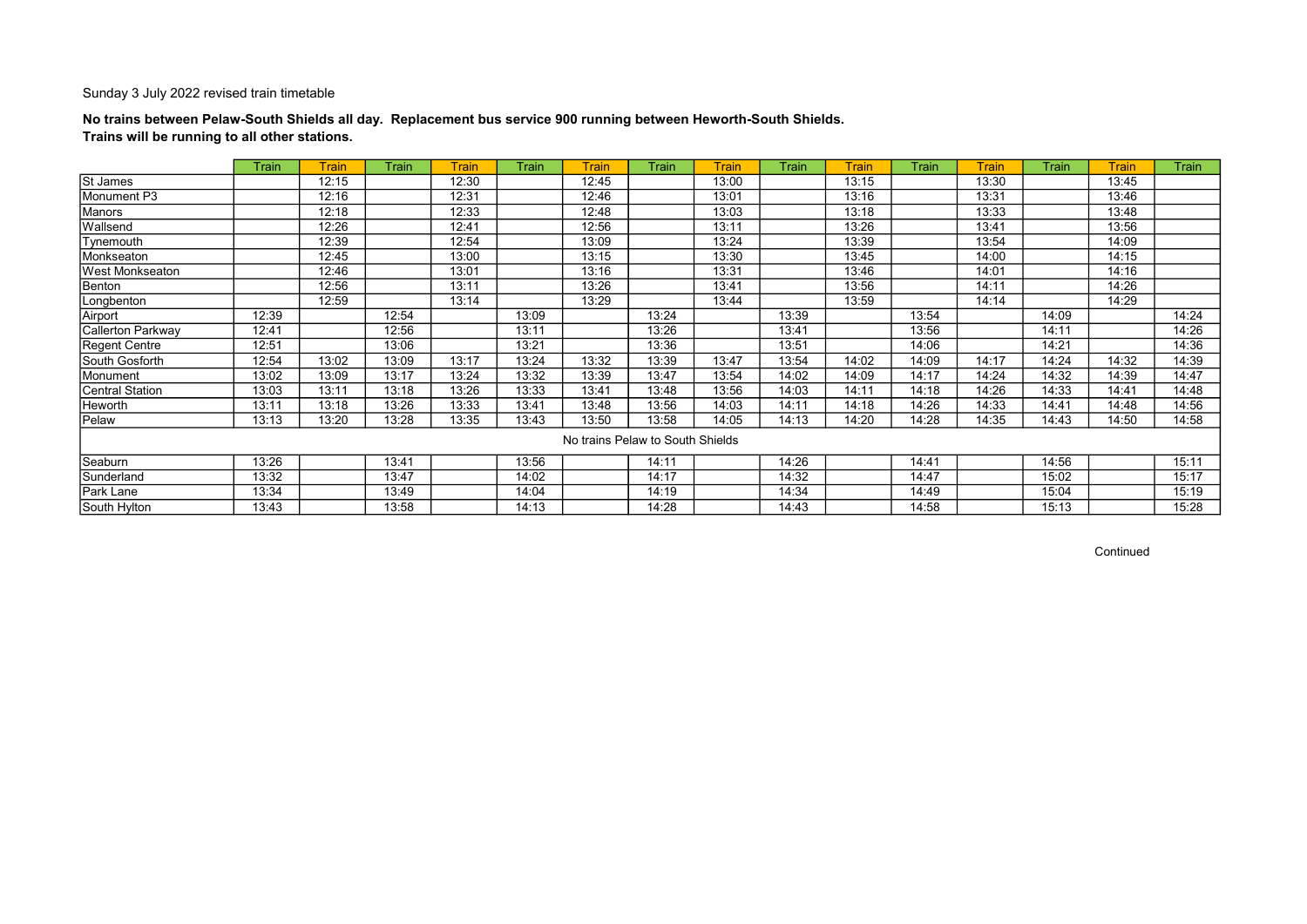## No trains between Pelaw-South Shields all day. Replacement bus service 900 running between Heworth-South Shields. Trains will be running to all other stations.

|                        | <b>Train</b> | Train | <b>Train</b> | Train | <b>Train</b> | Train | <b>Train</b>                     | Train | <b>Train</b> | Train | <b>Train</b> | <b>Train</b> | <b>Train</b> | Train | <b>Train</b> |
|------------------------|--------------|-------|--------------|-------|--------------|-------|----------------------------------|-------|--------------|-------|--------------|--------------|--------------|-------|--------------|
| <b>St James</b>        | 14:00        |       | 14:15        |       | 14:30        |       | 14:45                            |       | 15:00        |       | 15:15        |              | 15:30        |       | 15:45        |
| Monument P3            | 14:01        |       | 14:16        |       | 14:31        |       | 14:46                            |       | 15:01        |       | 15:16        |              | 15:31        |       | 15:46        |
| Manors                 | 14:03        |       | 14:18        |       | 14:33        |       | 14:48                            |       | 15:03        |       | 15:18        |              | 15:33        |       | 15:48        |
| Wallsend               | 14:11        |       | 14:26        |       | 14:41        |       | 14:56                            |       | 15:11        |       | 15:26        |              | 15:41        |       | 15:56        |
| Tynemouth              | 14:24        |       | 14:39        |       | 14:54        |       | 15:09                            |       | 15:24        |       | 15:39        |              | 15:54        |       | 16:09        |
| Monkseaton             | 14:30        |       | 14:45        |       | 15:00        |       | 15:15                            |       | 15:30        |       | 15:45        |              | 16:00        |       | 16:15        |
| West Monkseaton        | 14:31        |       | 14:46        |       | 15:01        |       | 15:16                            |       | 15:31        |       | 15:46        |              | 16:01        |       | 16:16        |
| Benton                 | 14:41        |       | 14:56        |       | 15:11        |       | 15:26                            |       | 15:41        |       | 15:56        |              | 16:11        |       | 16:26        |
| Longbenton             | 14:44        |       | 14:59        |       | 15:14        |       | 15:29                            |       | 15:44        |       | 15:59        |              | 16:14        |       | 16:29        |
| Airport                |              | 14:39 |              | 14:54 |              | 15:09 |                                  | 15:24 |              | 15:39 |              | 15:54        |              | 16:09 |              |
| Callerton Parkway      |              | 14:41 |              | 14:56 |              | 15:11 |                                  | 15:26 |              | 15:41 |              | 15:56        |              | 16:11 |              |
| Regent Centre          |              | 14:51 |              | 15:06 |              | 15:21 |                                  | 15:36 |              | 15:51 |              | 16:06        |              | 16:21 |              |
| South Gosforth         | 14:47        | 14:54 | 15:02        | 15:09 | 15:17        | 15:24 | 15:32                            | 15:39 | 15:47        | 15:54 | 16:02        | 16:09        | 16:17        | 16:24 | 16:32        |
| Monument               | 14:54        | 15:02 | 15:09        | 15:17 | 15:24        | 15:32 | 15:39                            | 15:47 | 15:54        | 16:02 | 16:09        | 16:17        | 16:24        | 16:32 | 16:39        |
| <b>Central Station</b> | 14:56        | 15:03 | 15:11        | 15:18 | 15:26        | 15:33 | 15:41                            | 15:48 | 15:56        | 16:03 | 16:11        | 16:18        | 16:26        | 16:33 | 16:41        |
| Heworth                | 15:03        | 15:11 | 15:18        | 15:26 | 15:33        | 15:41 | 15:48                            | 15:56 | 16:03        | 16:11 | 16:18        | 16:26        | 16:33        | 16:41 | 16:48        |
| Pelaw                  | 15:05        | 15:13 | 15:20        | 15:28 | 15:35        | 15:43 | 15:50                            | 15:58 | 16:05        | 16:13 | 16:20        | 16:28        | 16:35        | 16:43 | 16:50        |
|                        |              |       |              |       |              |       | No trains Pelaw to South Shields |       |              |       |              |              |              |       |              |
| Seaburn                |              | 15:26 |              | 15:41 |              | 15:56 |                                  | 16:11 |              | 16:26 |              | 16:41        |              | 16:56 |              |
| Sunderland             |              | 15:32 |              | 15:47 |              | 16:02 |                                  | 16:17 |              | 16:32 |              | 16:47        |              | 17:02 |              |
| Park Lane              |              | 15:34 |              | 15:49 |              | 16:04 |                                  | 16:19 |              | 16:34 |              | 16:49        |              | 17:04 |              |
| South Hylton           |              | 15:43 |              | 15:58 |              | 16:13 |                                  | 16:28 |              | 16:43 |              | 16:58        |              | 17:13 |              |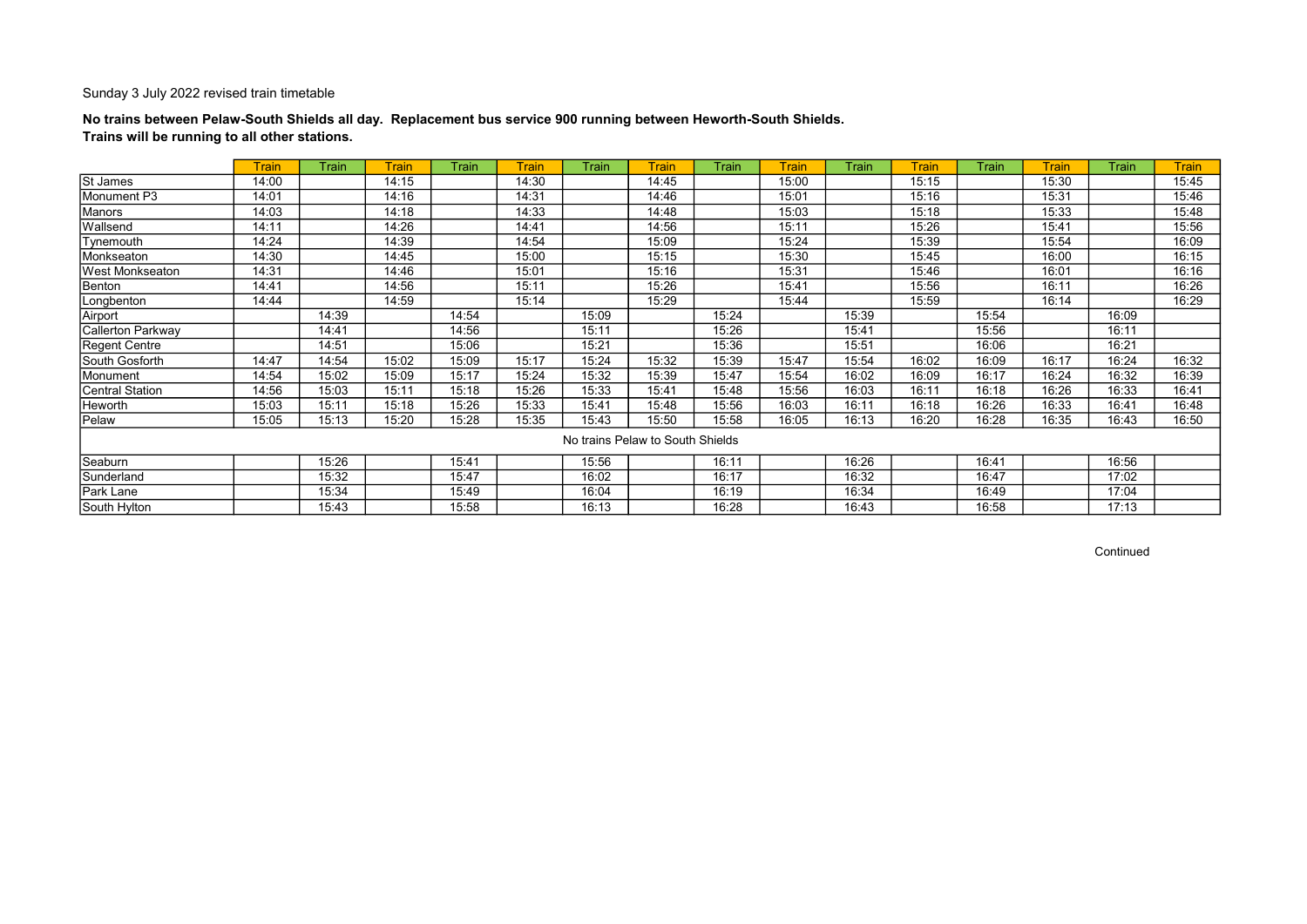## No trains between Pelaw-South Shields all day. Replacement bus service 900 running between Heworth-South Shields. Trains will be running to all other stations.

|                        | Train | Train | <b>Train</b> | <b>Train</b> | Train | <b>Train</b>                     | <b>Train</b> | Train | Train | <b>Train</b> | Train | <b>Train</b> | Train | <b>Train</b> | <b>Train</b> |
|------------------------|-------|-------|--------------|--------------|-------|----------------------------------|--------------|-------|-------|--------------|-------|--------------|-------|--------------|--------------|
| St James               |       | 16:00 |              | 16:15        |       | 16:30                            |              | 16:45 |       | 17:00        |       | 17:15        |       | 17:30        |              |
| Monument P3            |       | 16:01 |              | 16:16        |       | 16:31                            |              | 16:46 |       | 17:01        |       | 17:16        |       | 17:31        |              |
| Manors                 |       | 16:03 |              | 16:18        |       | 16:33                            |              | 16:48 |       | 17:03        |       | 17:18        |       | 17:33        |              |
| Wallsend               |       | 16:11 |              | 16:26        |       | 16:41                            |              | 16:56 |       | 17:11        |       | 17:26        |       | 17:41        |              |
| Tynemouth              |       | 16:24 |              | 16:39        |       | 16:54                            |              | 17:09 |       | 17:24        |       | 17:39        |       | 17:54        |              |
| Monkseaton             |       | 16:30 |              | 16:45        |       | 17:00                            |              | 17:15 |       | 17:30        |       | 17:45        |       | 18:00        |              |
| West Monkseaton        |       | 16:31 |              | 16:46        |       | 17:01                            |              | 17:16 |       | 17:31        |       | 17:46        |       | 18:01        |              |
| Benton                 |       | 16:41 |              | 16:56        |       | 17:11                            |              | 17:26 |       | 17:41        |       | 17:56        |       | 18:11        |              |
| Longbenton             |       | 16:44 |              | 16:59        |       | 17:14                            |              | 17:29 |       | 17:44        |       | 17:59        |       | 18:14        |              |
| Airport                | 16:24 |       | 16:39        |              | 16:54 |                                  | 17:09        |       | 17:24 |              | 17:39 |              | 17:54 |              | 18:09        |
| Callerton Parkway      | 16:26 |       | 16:41        |              | 16:56 |                                  | 17:11        |       | 17:26 |              | 17:41 |              | 17:56 |              | 18:11        |
| Regent Centre          | 16:36 |       | 16:51        |              | 17:06 |                                  | 17:21        |       | 17:36 |              | 17:51 |              | 18:06 |              | 18:21        |
| South Gosforth         | 16:39 | 16:47 | 16:54        | 17:02        | 17:09 | 17:17                            | 17:24        | 17:32 | 17:39 | 17:47        | 17:54 | 18:02        | 18:09 | 18:17        | 18:24        |
| Monument               | 16:47 | 16:54 | 17:02        | 17:09        | 17:17 | 17:24                            | 17:32        | 17:39 | 17:47 | 17:54        | 18:02 | 18:09        | 18:17 | 18:24        | 18:32        |
| <b>Central Station</b> | 16:48 | 16:56 | 17:03        | 17:11        | 17:18 | 17:26                            | 17:33        | 17:41 | 17:48 | 17:56        | 18:03 | 18:11        | 18:18 | 18:26        | 18:33        |
| Heworth                | 16:56 | 17:03 | 17:11        | 17:18        | 17:26 | 17:33                            | 17:41        | 17:48 | 17:56 | 18:03        | 18:11 | 18:18        | 18:26 | 18:33        | 18:41        |
| Pelaw                  | 16:58 | 17:05 | 17:13        | 17:20        | 17:28 | 17:35                            | 17:43        | 17:50 | 17:58 | 18:05        | 18:13 | 18:20        | 18:28 | 18:35        | 18:43        |
|                        |       |       |              |              |       | No trains Pelaw to South Shields |              |       |       |              |       |              |       |              |              |
| Seaburn                | 17:11 |       | 17:26        |              | 17:41 |                                  | 17:56        |       | 18:11 |              | 18:26 |              | 18:41 |              | 18:56        |
| Sunderland             | 17:17 |       | 17:32        |              | 17:47 |                                  | 18:02        |       | 18:17 |              | 18:32 |              | 18:47 |              | 19:02        |
| Park Lane              | 17:19 |       | 17:34        |              | 17:49 |                                  | 18:04        |       | 18:19 |              | 18:34 |              | 18:49 |              | 19:04        |
| South Hylton           | 17:28 |       | 17:43        |              | 17:58 |                                  | 18:13        |       | 18:28 |              | 18:43 |              | 18:58 |              | 19:13        |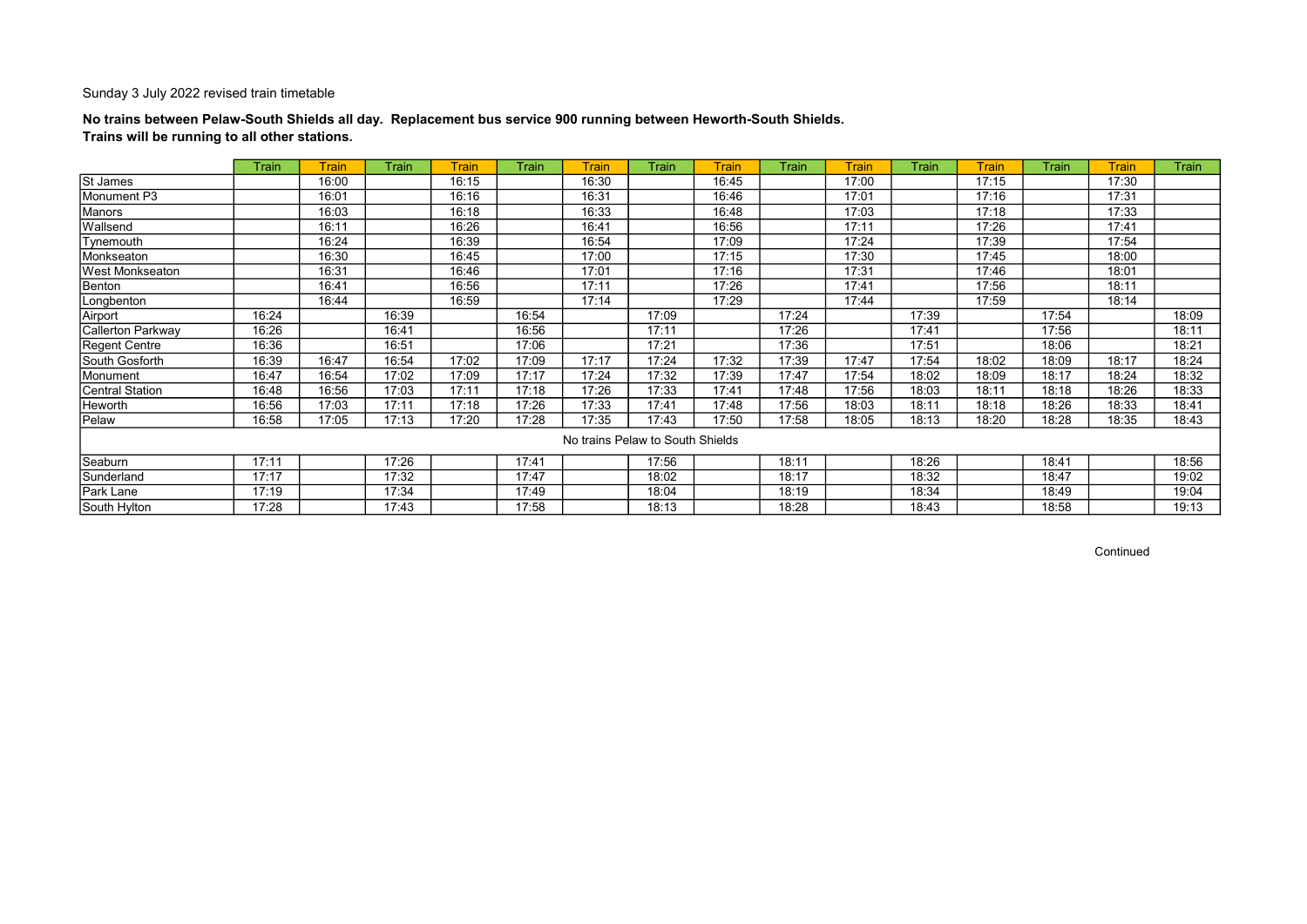## No trains between Pelaw-South Shields all day. Replacement bus service 900 running between Heworth-South Shields. Trains will be running to all other stations.

|                          | <b>Train</b> | Train | <b>Train</b> | <b>Train</b> | <b>Train</b> | Train                            | <b>Train</b> | Train | <b>Train</b> | <b>Train</b> | <b>Train</b> | Train | <b>Train</b> | Train | <b>Train</b> |
|--------------------------|--------------|-------|--------------|--------------|--------------|----------------------------------|--------------|-------|--------------|--------------|--------------|-------|--------------|-------|--------------|
| <b>St James</b>          | 17:45        |       | 18:00        |              | 18:15        |                                  | 18:30        |       | 18:45        |              | 19:00        |       | 19:15        |       | 19:30        |
| Monument P3              | 17:46        |       | 18:01        |              | 18:16        |                                  | 18:31        |       | 18:46        |              | 19:01        |       | 19:16        |       | 19:31        |
| Manors                   | 17:48        |       | 18:03        |              | 18:18        |                                  | 18:33        |       | 18:48        |              | 19:03        |       | 19:18        |       | 19:33        |
| Wallsend                 | 17:56        |       | 18:11        |              | 18:26        |                                  | 18:41        |       | 18:56        |              | 19:11        |       | 19:26        |       | 19:41        |
| Tynemouth                | 18:09        |       | 18:24        |              | 18:39        |                                  | 18:54        |       | 19:09        |              | 19:24        |       | 19:39        |       | 19:54        |
| Monkseaton               | 18:15        |       | 18:30        |              | 18:45        |                                  | 19:00        |       | 19:15        |              | 19:30        |       | 19:45        |       | 20:00        |
| West Monkseaton          | 18:16        |       | 18:31        |              | 18:46        |                                  | 19:01        |       | 19:16        |              | 19:31        |       | 19:46        |       | 20:01        |
| Benton                   | 18:26        |       | 18:41        |              | 18:56        |                                  | 19:11        |       | 19:26        |              | 19:41        |       | 19:56        |       | 20:11        |
| Longbenton               | 18:29        |       | 18:44        |              | 18:59        |                                  | 19:14        |       | 19:29        |              | 19:44        |       | 19:59        |       | 20:14        |
| Airport                  |              | 18:24 |              | 18:39        |              | 18:54                            |              | 19:09 |              | 19:24        |              | 19:39 |              | 19:54 |              |
| <b>Callerton Parkway</b> |              | 18:26 |              | 18:41        |              | 18:56                            |              | 19:11 |              | 19:26        |              | 19:41 |              | 19:56 |              |
| Regent Centre            |              | 18:36 |              | 18:51        |              | 19:06                            |              | 19:21 |              | 19:36        |              | 19:51 |              | 20:06 |              |
| South Gosforth           | 18:32        | 18:39 | 18:47        | 18:54        | 19:02        | 19:09                            | 19:17        | 19:24 | 19:32        | 19:39        | 19:47        | 19:54 | 20:02        | 20:09 | 20:17        |
| Monument                 | 18:39        | 18:47 | 18:54        | 19:02        | 19:09        | 19:17                            | 19:24        | 19:32 | 19:39        | 19:47        | 19:54        | 20:02 | 20:09        | 20:17 | 20:24        |
| <b>Central Station</b>   | 18:41        | 18:48 | 18:56        | 19:03        | 19:11        | 19:18                            | 19:26        | 19:33 | 19:41        | 19:48        | 19:56        | 20:03 | 20:11        | 20:18 | 20:26        |
| Heworth                  | 18:48        | 18:56 | 19:03        | 19:11        | 19:18        | 19:26                            | 19:33        | 19:41 | 19:48        | 19:56        | 20:03        | 20:11 | 20:18        | 20:26 | 20:33        |
| Pelaw                    | 18:50        | 18:58 | 19:05        | 19:13        | 19:20        | 19:28                            | 19:35        | 19:43 | 19:50        | 19:58        | 20:05        | 20:13 | 20:20        | 20:28 | 20:35        |
|                          |              |       |              |              |              | No trains Pelaw to South Shields |              |       |              |              |              |       |              |       |              |
| Seaburn                  |              | 19:11 |              | 19:26        |              | 19:41                            |              | 19:56 |              | 20:11        |              | 20:26 |              | 20:41 |              |
| Sunderland               |              | 19:17 |              | 19:32        |              | 19:47                            |              | 20:02 |              | 20:17        |              | 20:32 |              | 20:47 |              |
| Park Lane                |              | 19:19 |              | 19:34        |              | 19:49                            |              | 20:04 |              | 20:19        |              | 20:34 |              | 20:49 |              |
| South Hylton             |              | 19:28 |              | 19:43        |              | 19:58                            |              | 20:13 |              | 20:28        |              | 20:43 |              | 20:58 |              |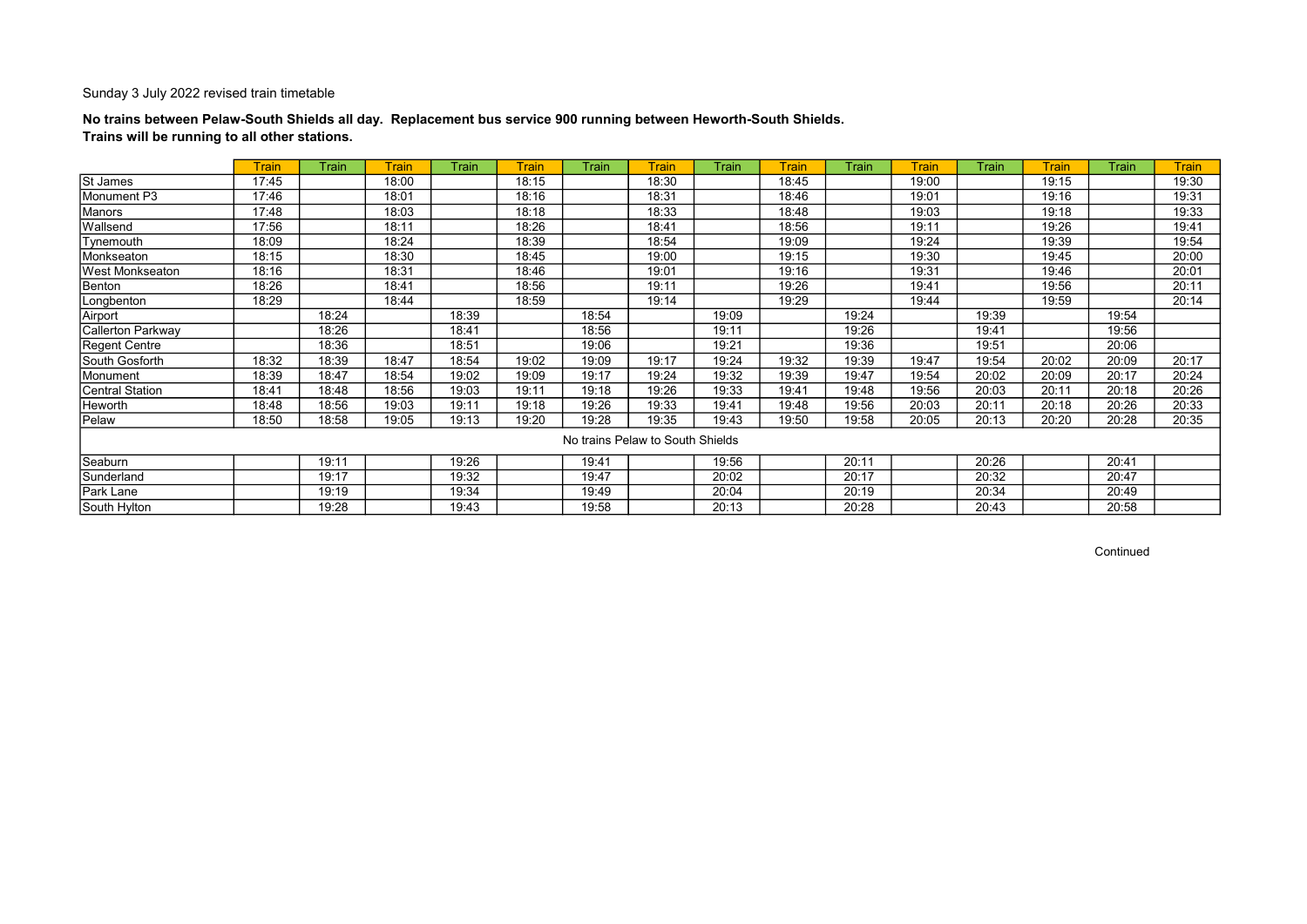## No trains between Pelaw-South Shields all day. Replacement bus service 900 running between Heworth-South Shields. Trains will be running to all other stations.

|                        | Train | Train | <b>Train</b> | <b>Train</b> | Train | <b>Train</b>                     | <b>Train</b> | Train | Train | <b>Train</b> | Train | <b>Train</b> | <b>Train</b> | <b>Train</b> | <b>Train</b> |
|------------------------|-------|-------|--------------|--------------|-------|----------------------------------|--------------|-------|-------|--------------|-------|--------------|--------------|--------------|--------------|
| St James               |       | 19:45 |              | 20:00        |       | 20:15                            |              | 20:30 |       | 20:45        |       | 21:00        |              | 21:15        |              |
| Monument P3            |       | 19:46 |              | 20:01        |       | 20:16                            |              | 20:31 |       | 20:46        |       | 21:01        |              | 21:16        |              |
| Manors                 |       | 19:48 |              | 20:03        |       | 20:18                            |              | 20:33 |       | 20:48        |       | 21:03        |              | 21:18        |              |
| Wallsend               |       | 19:56 |              | 20:11        |       | 20:26                            |              | 20:41 |       | 20:56        |       | 21:11        |              | 21:26        |              |
| Tynemouth              |       | 20:09 |              | 20:24        |       | 20:39                            |              | 20:54 |       | 21:09        |       | 21:24        |              | 21:39        |              |
| Monkseaton             |       | 20:15 |              | 20:30        |       | 20:45                            |              | 21:00 |       | 21:15        |       | 21:30        |              | 21:45        |              |
| West Monkseaton        |       | 20:16 |              | 20:31        |       | 20:46                            |              | 21:01 |       | 21:16        |       | 21:31        |              | 21:46        |              |
| Benton                 |       | 20:26 |              | 20:41        |       | 20:56                            |              | 21:11 |       | 21:26        |       | 21:41        |              | 21:56        |              |
| Longbenton             |       | 20:29 |              | 20:44        |       | 20:59                            |              | 21:14 |       | 21:29        |       | 21:44        |              | 21:59        |              |
| Airport                | 20:09 |       | 20:24        |              | 20:39 |                                  | 20:54        |       | 21:09 |              | 21:24 |              | 21:39        |              | 21:54        |
| Callerton Parkway      | 20:11 |       | 20:26        |              | 20:41 |                                  | 20:56        |       | 21:11 |              | 21:26 |              | 21:41        |              | 21:56        |
| Regent Centre          | 20:21 |       | 20:36        |              | 20:51 |                                  | 21:06        |       | 21:21 |              | 21:36 |              | 21:51        |              | 22:06        |
| South Gosforth         | 20:24 | 20:32 | 20:39        | 20:47        | 20:54 | 21:02                            | 21:09        | 21:17 | 21:24 | 21:32        | 21:39 | 21:47        | 21:54        | 22:02        | 22:09        |
| Monument               | 20:32 | 20:39 | 20:47        | 20:54        | 21:02 | 21:09                            | 21:17        | 21:24 | 21:32 | 21:39        | 21:47 | 21:54        | 22:02        | 22:09        | 22:17        |
| <b>Central Station</b> | 20:33 | 20:41 | 20:48        | 20:56        | 21:03 | 21:11                            | 21:18        | 21:26 | 21:33 | 21:41        | 21:48 | 21:56        | 22:03        | 22:11        | 22:18        |
| Heworth                | 20:41 | 20:48 | 20:56        | 21:03        | 21:11 | 21:18                            | 21:26        | 21:33 | 21:41 | 21:48        | 21:56 | 22:03        | 22:11        | 22:18        | 22:26        |
| Pelaw                  | 20:43 | 20:50 | 20:58        | 21:05        | 21:13 | 21:20                            | 21:28        | 21:35 | 21:43 | 21:50        | 21:58 | 22:05        | 22:13        | 22:20        | 22:28        |
|                        |       |       |              |              |       | No trains Pelaw to South Shields |              |       |       |              |       |              |              |              |              |
| Seaburn                | 20:56 |       | 21:11        |              | 21:26 |                                  | 21:41        |       | 21:56 |              | 22:11 |              | 22:26        |              | 22:41        |
| Sunderland             | 21:02 |       | 21:17        |              | 21:32 |                                  | 21:47        |       | 22:02 |              | 22:17 |              | 22:32        |              | 22:47        |
| Park Lane              | 21:04 |       | 21:19        |              | 21:34 |                                  | 21:49        |       | 22:04 |              | 22:19 |              | 22:34        |              | 22:49        |
| South Hylton           | 21:13 |       | 21:28        |              | 21:43 |                                  | 21:58        |       | 22:13 |              | 22:28 |              | 22:43        |              | 22:58        |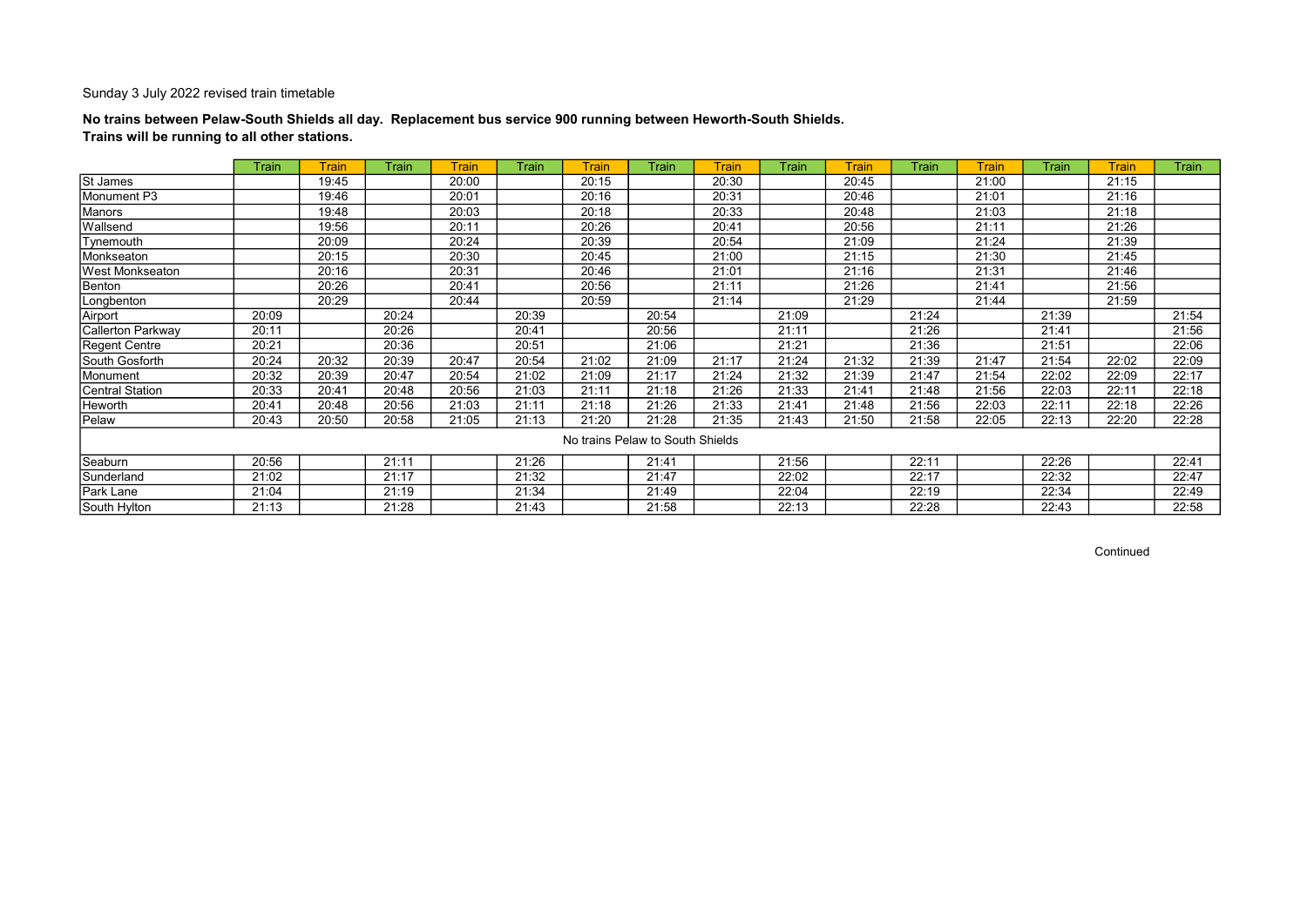## No trains between Pelaw-South Shields all day. Replacement bus service 900 running between Heworth-South Shields. Trains will be running to all other stations.

|                        | Train | Train | <b>Train</b> | <b>Train</b> | <b>Train</b> | Train                            | <b>Train</b> | Train | <b>Train</b> | Train | <b>Train</b> | <b>Train</b> | <b>Train</b> | Train | <b>Train</b> |
|------------------------|-------|-------|--------------|--------------|--------------|----------------------------------|--------------|-------|--------------|-------|--------------|--------------|--------------|-------|--------------|
| St James               | 21:30 |       | 21:45        |              | 22:00        |                                  | 22:15        |       | 22:30        |       | 22:45        |              | 22:57        |       | 23:09        |
| Monument P3            | 21:31 |       | 21:46        |              | 22:01        |                                  | 22:16        |       | 22:31        |       | 22:46        |              | 22:58        |       | 23:10        |
| Manors                 | 21:33 |       | 21:48        |              | 22:03        |                                  | 22:18        |       | 22:33        |       | 22:48        |              | 23:00        |       | 23:12        |
| Wallsend               | 21:41 |       | 21:56        |              | 22:11        |                                  | 22:26        |       | 22:41        |       | 22:56        |              | 23:08        |       | 23:20        |
| Tynemouth              | 21:54 |       | 22:09        |              | 22:24        |                                  | 22:39        |       | 22:54        |       | 23:09        |              | 23:21        |       | 23:33        |
| Monkseaton             | 22:00 |       | 22:15        |              | 22:30        |                                  | 22:45        |       | 23:00        |       | 23:15        |              | 23:27        |       | 23:39        |
| West Monkseaton        | 22:01 |       | 22:16        |              | 22:31        |                                  | 22:46        |       | 23:01        |       | 23:16        |              | 23:28        |       | 23:40        |
| Benton                 | 22:11 |       | 22:26        |              | 22:41        |                                  | 22:56        |       | 23:11        |       | 23:26        |              | 23:38        |       | 23:50        |
| Longbenton             | 22:14 |       | 22:29        |              | 22:44        |                                  | 22:59        |       | 23:14        |       | 23:29        |              | 23:41        |       | 23:53        |
| Airport                |       | 22:09 |              | 22:24        |              | 22:39                            |              | 22:54 |              | 23:09 |              | 23:21        |              | 23:31 |              |
| Callerton Parkway      |       | 22:11 |              | 22:26        |              | 22:41                            |              | 22:56 |              | 23:11 |              | 23:23        |              | 23:33 |              |
| Regent Centre          |       | 22:21 |              | 22:36        |              | 22:51                            |              | 23:06 |              | 23:21 |              | 23:34        |              | 23:44 |              |
| South Gosforth         | 22:17 | 22:24 | 22:32        | 22:39        | 22:47        | 22:54                            | 23:02        | 23:09 | 23:17        | 23:24 | 23:32        | 23:37        | 23:44        |       |              |
| Monument               | 22:24 | 22:32 | 22:39        | 22:47        | 22:54        | 23:02                            | 23:09        | 23:17 | 23:24        | 23:32 | 23:39        | 23:44        |              |       |              |
| <b>Central Station</b> | 22:26 | 22:33 | 22:41        | 22:48        | 22:56        | 23:03                            | 23:11        | 23:18 | 23:26        | 23:33 | 23:41        | 23:46        |              |       |              |
| Heworth                | 22:33 | 22:41 | 22:48        | 22:56        | 23:03        | 23:11                            | 23:18        | 23:26 | 23:33        | 23:41 | 23:48        | 23:53        |              |       |              |
| Pelaw                  | 22:35 | 22:43 | 22:50        | 22:58        | 23:05        | 23:13                            | 23:20        | 23:28 | 23:35        | 23:43 | 23:50        | 23:55        |              |       |              |
|                        |       |       |              |              |              | No trains Pelaw to South Shields |              |       |              |       |              |              |              |       |              |
| Seaburn                |       | 22:56 |              | 23:11        |              | 23:26                            |              | 23:41 |              |       |              |              |              |       |              |
| Sunderland             |       | 23:02 |              | 23:17        |              | 23:32                            |              | 23:47 |              |       |              |              |              |       |              |
| Park Lane              |       | 23:04 |              | 23:19        |              | 23:34                            |              |       |              |       |              |              |              |       |              |
| South Hylton           |       | 23:13 |              | 23:28        |              | 23:43                            |              |       |              |       |              |              |              |       |              |